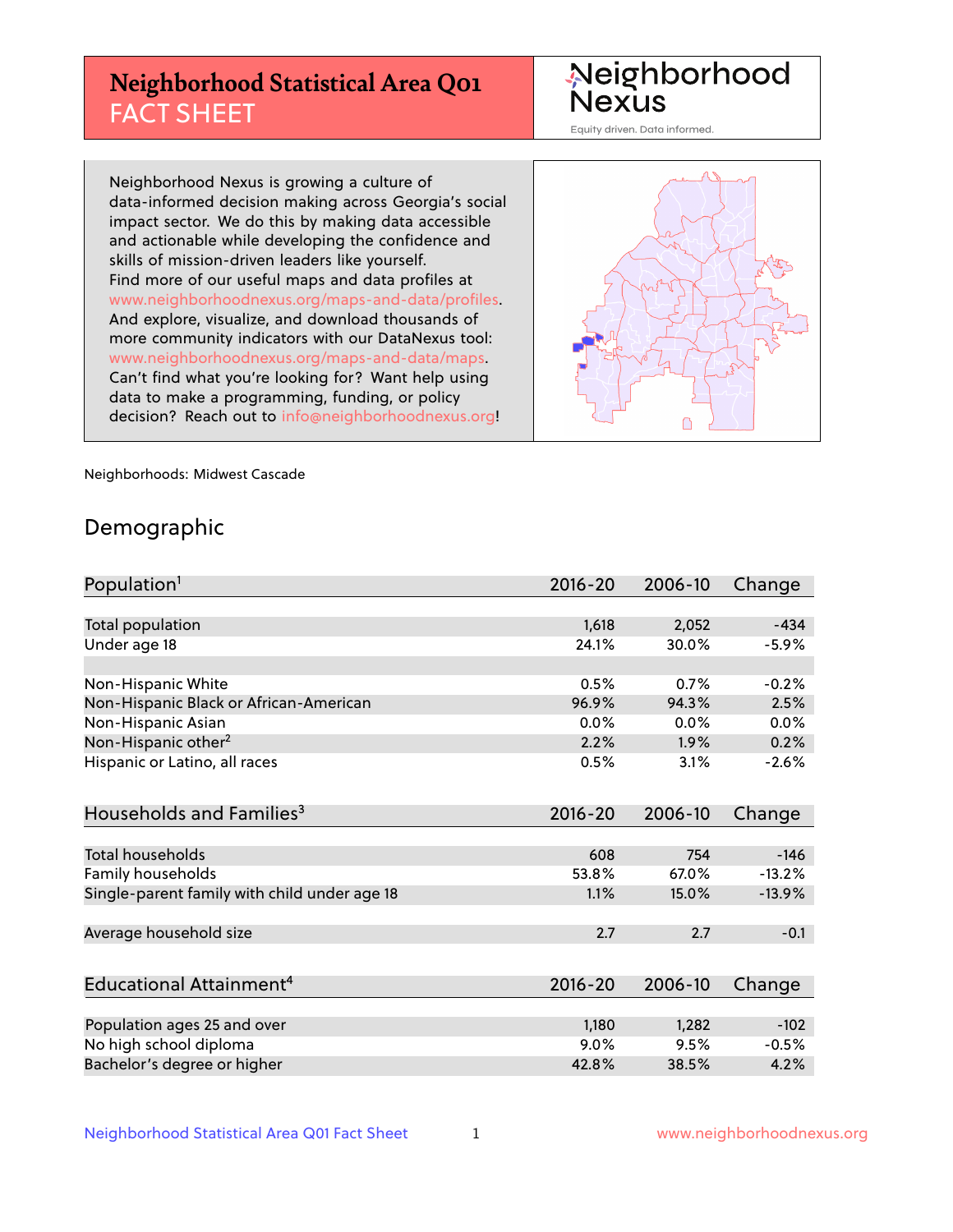# Change Measures, continued...

| Employment <sup>5</sup>                                                                               | $2016 - 20$  | 2006-10      | Change        |
|-------------------------------------------------------------------------------------------------------|--------------|--------------|---------------|
|                                                                                                       |              |              |               |
| Total workers residing in Neighborhood Statistical Area                                               | 944<br>20.8% | 896<br>21.4% | 48<br>$-0.7%$ |
| Workers with earnings \$1250/month or less                                                            | 35.0%        | 43.9%        | $-8.9%$       |
| Workers with earnings \$1251/month to \$3333/month<br>Workers with earnings greater than \$3333/month | 44.3%        | 34.7%        | 9.6%          |
|                                                                                                       |              |              |               |
| Total jobs located in Neighborhood Statistical Area                                                   | 37           | 428          | $-391$        |
| Jobs with earnings \$1250/month or less                                                               | 27.0%        | 30.1%        | $-3.1%$       |
| Jobs with earnings \$1251/month to \$3333/month                                                       | 43.2%        | 51.2%        | $-7.9%$       |
| Jobs with earnings greater than \$3333/month                                                          | 29.7%        | 18.7%        | 11.0%         |
|                                                                                                       |              |              |               |
| Jobs/workers ratio                                                                                    | 0.0          | 0.5          | $-0.4$        |
|                                                                                                       |              |              |               |
| Income and Poverty <sup>6</sup>                                                                       | 2016-20      | 2006-10      | Change        |
|                                                                                                       |              |              |               |
| Median household income                                                                               | \$64,275     | \$52,814     | \$11,461      |
| Population for whom poverty status is determined                                                      | 1,610        | 2,048        | $-438$        |
| Population below poverty                                                                              | 17.4%        | 14.4%        | 3.0%          |
|                                                                                                       |              |              |               |
| Housing'                                                                                              | $2016 - 20$  | 2006-10      | Change        |
|                                                                                                       |              |              |               |
| Total housing units                                                                                   | 642          | 865          | $-224$        |
| Occupied housing units                                                                                | 94.8%        | 87.1%        | 7.7%          |
| Vacant housing units                                                                                  | 5.2%         | 12.9%        | $-7.7%$       |
|                                                                                                       |              |              |               |
| Occupied housing units                                                                                | 608          | 754          | $-146$        |
| Owner occupied housing units                                                                          | 80.6%        | 63.6%        | 17.0%         |
| Renter occupied housing units                                                                         | 19.4%        | 36.4%        | $-17.0%$      |
| Access to a Vehicle <sup>8</sup>                                                                      | $2016 - 20$  | 2006-10      |               |
|                                                                                                       |              |              | Change        |
| Occupied housing units                                                                                | 608          | 754          | $-146$        |
| No vehicle available                                                                                  | 9.6%         | 7.5%         | 2.1%          |
|                                                                                                       |              |              |               |
| Crime Rates, per 10,000 Population <sup>9</sup>                                                       | 2017-21      | 2012-16      | Change        |
|                                                                                                       |              |              |               |
| All Part I crimes                                                                                     | 77.9         | 79.4         | $-1.5$        |
| Violent crime                                                                                         | 11.1         | 10.0         | 1.1           |
| Murder                                                                                                | 1.2          | 0.0          | 1.2           |
| Robbery                                                                                               | 1.2          | 6.2          | $-4.9$        |
| Aggravated assault                                                                                    | 8.7          | 3.9          | 4.8           |
| Property crime                                                                                        | 66.7         | 69.4         | $-2.6$        |
| <b>Burglary</b>                                                                                       | 4.9          | 29.3         | $-24.3$       |
| Larceny                                                                                               | 45.7         | 28.5         | 17.2          |
| Vehicle theft                                                                                         | 16.1         | 11.6         | 4.5           |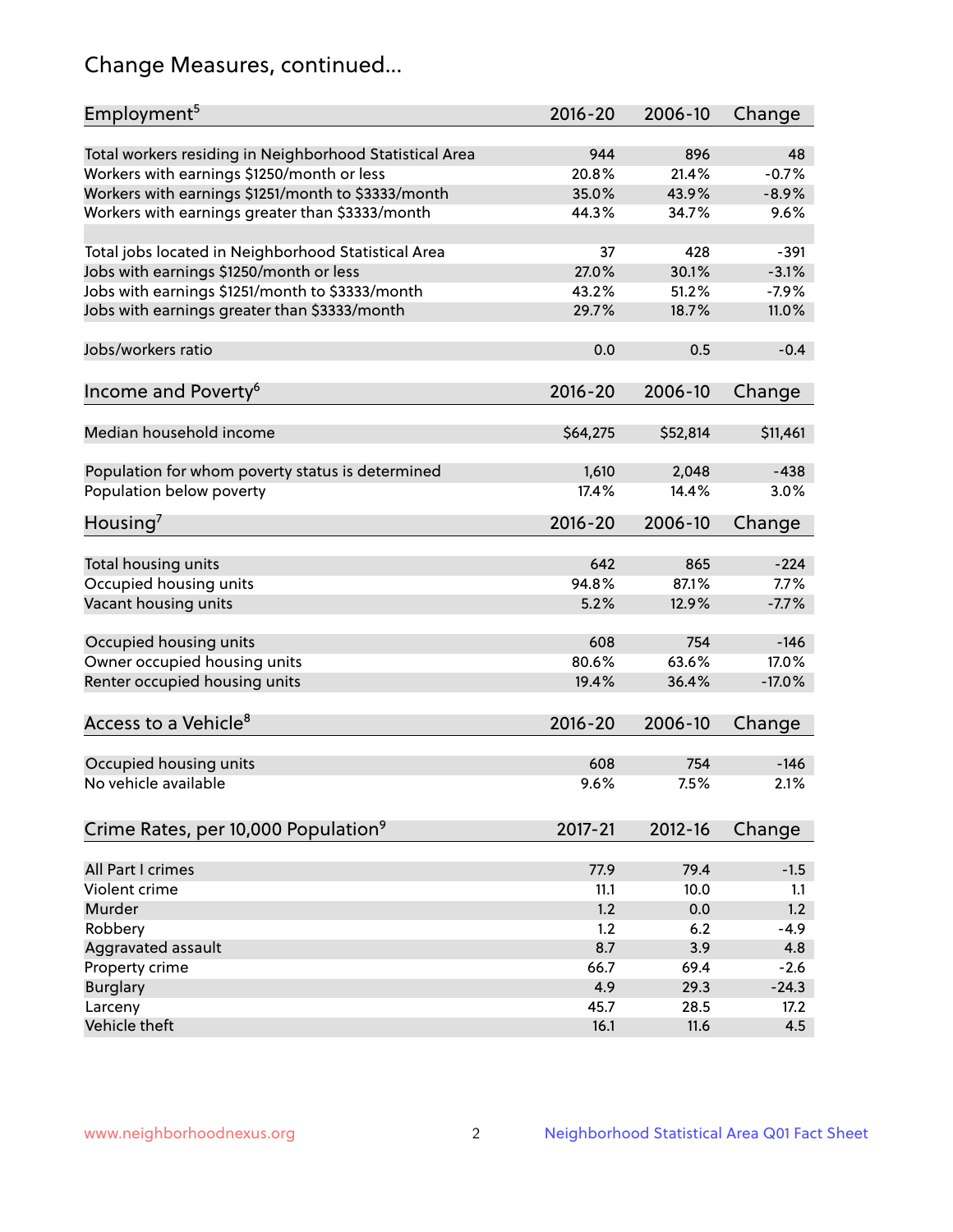# Current Data: Demographic

| Total population<br>1,618<br>Male<br>48.4%<br>Female<br>51.6%<br>±19.3%<br>4.9%<br>$\pm$ 5.4%<br>Under 5 years<br>5.5%<br>$\pm$ 8.4%<br>5 to 9 years<br>9.5%<br>$\pm$ 6.1%<br>10 to 14 years<br>4.2%<br>15 to 19 years<br>±4.8%<br>2.9%<br>20 to 24 years<br>11.0%<br>25 to 34 years<br>$\pm$ 11.2%<br>35 to 44 years<br>11.8%<br>13.9%<br>45 to 54 years<br>±6.8%<br>55 to 59 years<br>9.0%<br>7.9%<br>60 to 64 years<br>11.5%<br>$\pm$ 5.7%<br>65 to 74 years<br>75 to 84 years<br>6.0%<br>$\pm$ 5.7%<br>$\pm$ 3.3%<br>85 years and over<br>1.8%<br>Median age (years)<br>45.1<br>Race and Ethnicity, 2016-20 <sup>11</sup><br><b>Estimate</b><br><b>Total population</b><br>1,618<br>$\pm 450$<br>Hispanic or Latino (of any race)<br>0.5%<br>$\pm 2.0\%$<br>±3.3%<br>Not Hispanic or Latino<br>99.5%<br>White alone<br>0.5%<br>$\pm 1.3\%$<br>Black or African American alone<br>±11.1%<br>96.9%<br>American Indian and Alaska Native alone<br>0.2%<br>$\pm$ 0.7%<br>$\pm$ 0.6%<br>Asian alone<br>0.0%<br>Native Hawaiian and other Pacific Islander alone<br>0.0%<br>$\pm$ 0.6%<br>$\pm 1.1\%$<br>Some other race alone<br>0.4%<br>1.6%<br>±3.8%<br>Two or more races<br>U.S. Citizenship Status, 2016-20 <sup>12</sup><br>Estimate<br>Foreign-born population<br>15<br>Naturalized U.S. citizen<br>92.1%<br>Not a U.S. citizen<br>±152.3%<br>7.9%<br>Citizen, Voting Age Population, 2016-20 <sup>13</sup><br><b>Estimate</b><br>Citizen, 18 and over population<br>$\pm 293$<br>1,228<br>Male<br>44.7%<br>±14.8%<br>55.3%<br>Female<br>$\pm$ 7.9% | Sex and Age, 2016-20 <sup>10</sup> | <b>Estimate</b> | Margin of Error |
|----------------------------------------------------------------------------------------------------------------------------------------------------------------------------------------------------------------------------------------------------------------------------------------------------------------------------------------------------------------------------------------------------------------------------------------------------------------------------------------------------------------------------------------------------------------------------------------------------------------------------------------------------------------------------------------------------------------------------------------------------------------------------------------------------------------------------------------------------------------------------------------------------------------------------------------------------------------------------------------------------------------------------------------------------------------------------------------------------------------------------------------------------------------------------------------------------------------------------------------------------------------------------------------------------------------------------------------------------------------------------------------------------------------------------------------------------------------------------------------------------------------------------------------------------------|------------------------------------|-----------------|-----------------|
|                                                                                                                                                                                                                                                                                                                                                                                                                                                                                                                                                                                                                                                                                                                                                                                                                                                                                                                                                                                                                                                                                                                                                                                                                                                                                                                                                                                                                                                                                                                                                          |                                    |                 | $\pm 450$       |
|                                                                                                                                                                                                                                                                                                                                                                                                                                                                                                                                                                                                                                                                                                                                                                                                                                                                                                                                                                                                                                                                                                                                                                                                                                                                                                                                                                                                                                                                                                                                                          |                                    |                 | ±13.4%          |
|                                                                                                                                                                                                                                                                                                                                                                                                                                                                                                                                                                                                                                                                                                                                                                                                                                                                                                                                                                                                                                                                                                                                                                                                                                                                                                                                                                                                                                                                                                                                                          |                                    |                 |                 |
|                                                                                                                                                                                                                                                                                                                                                                                                                                                                                                                                                                                                                                                                                                                                                                                                                                                                                                                                                                                                                                                                                                                                                                                                                                                                                                                                                                                                                                                                                                                                                          |                                    |                 |                 |
|                                                                                                                                                                                                                                                                                                                                                                                                                                                                                                                                                                                                                                                                                                                                                                                                                                                                                                                                                                                                                                                                                                                                                                                                                                                                                                                                                                                                                                                                                                                                                          |                                    |                 |                 |
|                                                                                                                                                                                                                                                                                                                                                                                                                                                                                                                                                                                                                                                                                                                                                                                                                                                                                                                                                                                                                                                                                                                                                                                                                                                                                                                                                                                                                                                                                                                                                          |                                    |                 |                 |
|                                                                                                                                                                                                                                                                                                                                                                                                                                                                                                                                                                                                                                                                                                                                                                                                                                                                                                                                                                                                                                                                                                                                                                                                                                                                                                                                                                                                                                                                                                                                                          |                                    |                 | $\pm$ 5.6%      |
|                                                                                                                                                                                                                                                                                                                                                                                                                                                                                                                                                                                                                                                                                                                                                                                                                                                                                                                                                                                                                                                                                                                                                                                                                                                                                                                                                                                                                                                                                                                                                          |                                    |                 |                 |
|                                                                                                                                                                                                                                                                                                                                                                                                                                                                                                                                                                                                                                                                                                                                                                                                                                                                                                                                                                                                                                                                                                                                                                                                                                                                                                                                                                                                                                                                                                                                                          |                                    |                 | $\pm$ 7.3%      |
|                                                                                                                                                                                                                                                                                                                                                                                                                                                                                                                                                                                                                                                                                                                                                                                                                                                                                                                                                                                                                                                                                                                                                                                                                                                                                                                                                                                                                                                                                                                                                          |                                    |                 |                 |
|                                                                                                                                                                                                                                                                                                                                                                                                                                                                                                                                                                                                                                                                                                                                                                                                                                                                                                                                                                                                                                                                                                                                                                                                                                                                                                                                                                                                                                                                                                                                                          |                                    |                 | $\pm 8.0\%$     |
|                                                                                                                                                                                                                                                                                                                                                                                                                                                                                                                                                                                                                                                                                                                                                                                                                                                                                                                                                                                                                                                                                                                                                                                                                                                                                                                                                                                                                                                                                                                                                          |                                    |                 |                 |
|                                                                                                                                                                                                                                                                                                                                                                                                                                                                                                                                                                                                                                                                                                                                                                                                                                                                                                                                                                                                                                                                                                                                                                                                                                                                                                                                                                                                                                                                                                                                                          |                                    |                 | $\pm$ 5.9%      |
|                                                                                                                                                                                                                                                                                                                                                                                                                                                                                                                                                                                                                                                                                                                                                                                                                                                                                                                                                                                                                                                                                                                                                                                                                                                                                                                                                                                                                                                                                                                                                          |                                    |                 |                 |
|                                                                                                                                                                                                                                                                                                                                                                                                                                                                                                                                                                                                                                                                                                                                                                                                                                                                                                                                                                                                                                                                                                                                                                                                                                                                                                                                                                                                                                                                                                                                                          |                                    |                 |                 |
|                                                                                                                                                                                                                                                                                                                                                                                                                                                                                                                                                                                                                                                                                                                                                                                                                                                                                                                                                                                                                                                                                                                                                                                                                                                                                                                                                                                                                                                                                                                                                          |                                    |                 |                 |
|                                                                                                                                                                                                                                                                                                                                                                                                                                                                                                                                                                                                                                                                                                                                                                                                                                                                                                                                                                                                                                                                                                                                                                                                                                                                                                                                                                                                                                                                                                                                                          |                                    |                 | $\pm 2.2$       |
|                                                                                                                                                                                                                                                                                                                                                                                                                                                                                                                                                                                                                                                                                                                                                                                                                                                                                                                                                                                                                                                                                                                                                                                                                                                                                                                                                                                                                                                                                                                                                          |                                    |                 | Margin of Error |
|                                                                                                                                                                                                                                                                                                                                                                                                                                                                                                                                                                                                                                                                                                                                                                                                                                                                                                                                                                                                                                                                                                                                                                                                                                                                                                                                                                                                                                                                                                                                                          |                                    |                 |                 |
|                                                                                                                                                                                                                                                                                                                                                                                                                                                                                                                                                                                                                                                                                                                                                                                                                                                                                                                                                                                                                                                                                                                                                                                                                                                                                                                                                                                                                                                                                                                                                          |                                    |                 |                 |
|                                                                                                                                                                                                                                                                                                                                                                                                                                                                                                                                                                                                                                                                                                                                                                                                                                                                                                                                                                                                                                                                                                                                                                                                                                                                                                                                                                                                                                                                                                                                                          |                                    |                 |                 |
|                                                                                                                                                                                                                                                                                                                                                                                                                                                                                                                                                                                                                                                                                                                                                                                                                                                                                                                                                                                                                                                                                                                                                                                                                                                                                                                                                                                                                                                                                                                                                          |                                    |                 |                 |
|                                                                                                                                                                                                                                                                                                                                                                                                                                                                                                                                                                                                                                                                                                                                                                                                                                                                                                                                                                                                                                                                                                                                                                                                                                                                                                                                                                                                                                                                                                                                                          |                                    |                 |                 |
|                                                                                                                                                                                                                                                                                                                                                                                                                                                                                                                                                                                                                                                                                                                                                                                                                                                                                                                                                                                                                                                                                                                                                                                                                                                                                                                                                                                                                                                                                                                                                          |                                    |                 |                 |
|                                                                                                                                                                                                                                                                                                                                                                                                                                                                                                                                                                                                                                                                                                                                                                                                                                                                                                                                                                                                                                                                                                                                                                                                                                                                                                                                                                                                                                                                                                                                                          |                                    |                 |                 |
|                                                                                                                                                                                                                                                                                                                                                                                                                                                                                                                                                                                                                                                                                                                                                                                                                                                                                                                                                                                                                                                                                                                                                                                                                                                                                                                                                                                                                                                                                                                                                          |                                    |                 |                 |
|                                                                                                                                                                                                                                                                                                                                                                                                                                                                                                                                                                                                                                                                                                                                                                                                                                                                                                                                                                                                                                                                                                                                                                                                                                                                                                                                                                                                                                                                                                                                                          |                                    |                 |                 |
|                                                                                                                                                                                                                                                                                                                                                                                                                                                                                                                                                                                                                                                                                                                                                                                                                                                                                                                                                                                                                                                                                                                                                                                                                                                                                                                                                                                                                                                                                                                                                          |                                    |                 |                 |
|                                                                                                                                                                                                                                                                                                                                                                                                                                                                                                                                                                                                                                                                                                                                                                                                                                                                                                                                                                                                                                                                                                                                                                                                                                                                                                                                                                                                                                                                                                                                                          |                                    |                 | Margin of Error |
|                                                                                                                                                                                                                                                                                                                                                                                                                                                                                                                                                                                                                                                                                                                                                                                                                                                                                                                                                                                                                                                                                                                                                                                                                                                                                                                                                                                                                                                                                                                                                          |                                    |                 | $\pm 60$        |
|                                                                                                                                                                                                                                                                                                                                                                                                                                                                                                                                                                                                                                                                                                                                                                                                                                                                                                                                                                                                                                                                                                                                                                                                                                                                                                                                                                                                                                                                                                                                                          |                                    |                 | ±74.2%          |
|                                                                                                                                                                                                                                                                                                                                                                                                                                                                                                                                                                                                                                                                                                                                                                                                                                                                                                                                                                                                                                                                                                                                                                                                                                                                                                                                                                                                                                                                                                                                                          |                                    |                 |                 |
|                                                                                                                                                                                                                                                                                                                                                                                                                                                                                                                                                                                                                                                                                                                                                                                                                                                                                                                                                                                                                                                                                                                                                                                                                                                                                                                                                                                                                                                                                                                                                          |                                    |                 | Margin of Error |
|                                                                                                                                                                                                                                                                                                                                                                                                                                                                                                                                                                                                                                                                                                                                                                                                                                                                                                                                                                                                                                                                                                                                                                                                                                                                                                                                                                                                                                                                                                                                                          |                                    |                 |                 |
|                                                                                                                                                                                                                                                                                                                                                                                                                                                                                                                                                                                                                                                                                                                                                                                                                                                                                                                                                                                                                                                                                                                                                                                                                                                                                                                                                                                                                                                                                                                                                          |                                    |                 |                 |
|                                                                                                                                                                                                                                                                                                                                                                                                                                                                                                                                                                                                                                                                                                                                                                                                                                                                                                                                                                                                                                                                                                                                                                                                                                                                                                                                                                                                                                                                                                                                                          |                                    |                 |                 |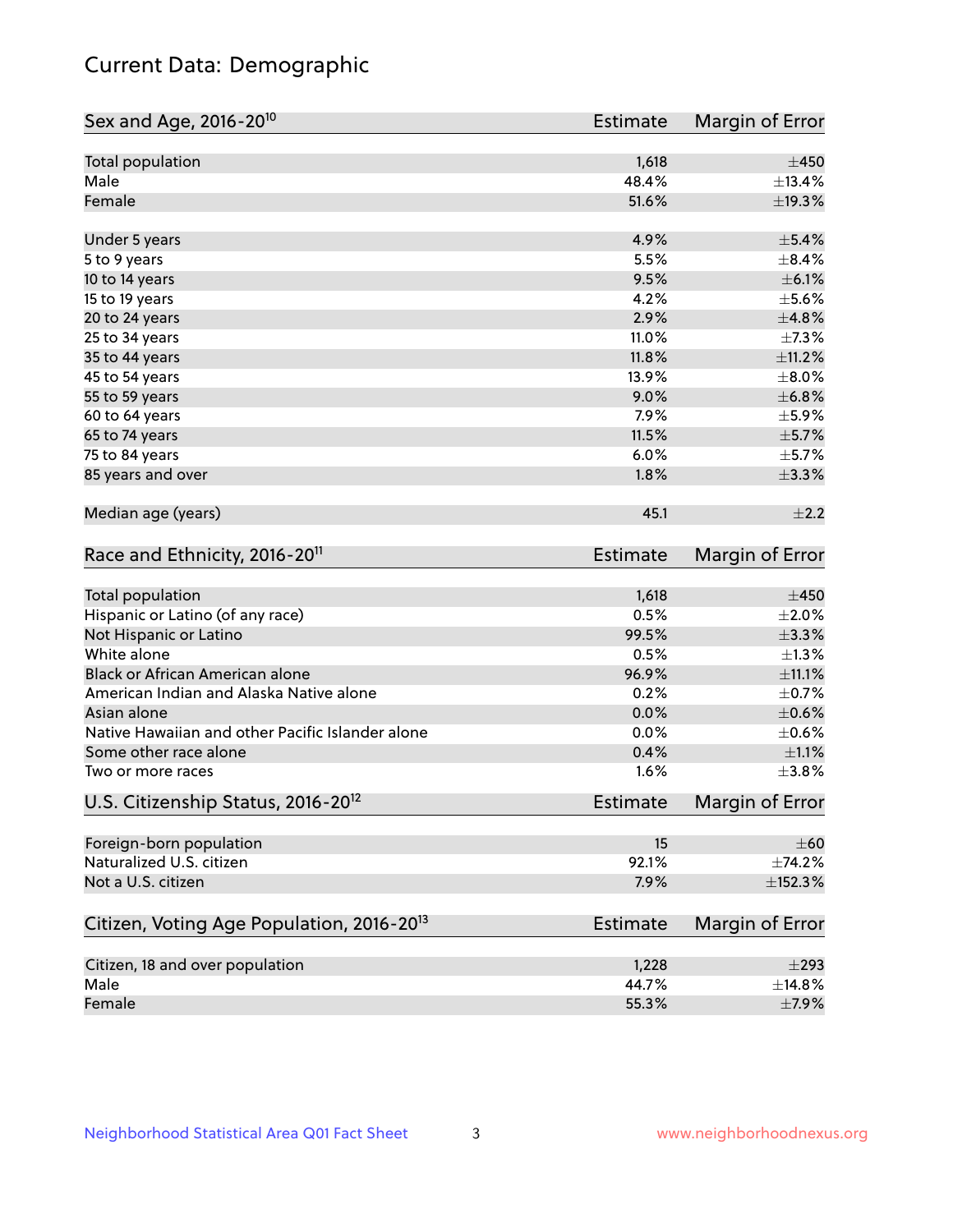# Current Data: Economic

| Income, 2016-20 <sup>14</sup>                           | Estimate      | Margin of Error |
|---------------------------------------------------------|---------------|-----------------|
|                                                         |               |                 |
| All households                                          | 608           | $\pm$ 156       |
| Less than \$10,000                                      | 8.4%          | ±11.7%          |
| \$10,000 to \$14,999                                    | 7.8%          | $\pm 21.9\%$    |
| \$15,000 to \$24,999                                    | 3.8%          | $\pm$ 6.6%      |
| \$25,000 to \$34,999                                    | 8.2%          | $\pm$ 9.6%      |
| \$35,000 to \$49,999                                    | 9.8%          | ±11.9%          |
| \$50,000 to \$74,999                                    | 23.2%         | ±18.8%          |
| \$75,000 to \$99,999                                    | 9.4%          | ±10.3%          |
| \$100,000 to \$149,999                                  | 10.7%         | ±11.7%          |
| \$150,000 to \$199,999                                  | 4.3%          | $\pm$ 5.9%      |
| \$200,000 or more                                       | 14.3%         | ±11.0%          |
| Median household income (dollars)                       | \$64,275      | $\pm$ 8,383     |
| Mean household income (dollars)                         | \$96,486      | $±$ 26,906      |
| Households with earnings                                | 76.5%         | $\pm 21.6\%$    |
| Mean earnings (dollars)                                 | \$93,104      | ±32,026         |
| Households with Social Security                         | 39.2%         | ±14.3%          |
| Mean Social Security income (dollars)                   | \$16,676      | ±6,425          |
| Households with retirement income                       | 38.1%         | ±15.7%          |
| Mean retirement income (dollars)                        | \$34,596      | ±18,075         |
| Households with Supplemental Security Income            | 3.4%          | $\pm$ 5.8%      |
| Mean Supplemental Security Income (dollars)             | \$8,906       | ±12,974         |
| Households with cash public assistance income           | 9.0%          | ±22.7%          |
| Mean cash public assistance income (dollars)            | \$971         | $\pm$ 1,324     |
| Households with Food Stamp/SNAP benefits in the past 12 | 10.5%         | ±23.9%          |
| months                                                  |               |                 |
| Family households                                       | 327           | $\pm 106$       |
| Less than \$10,000                                      | 8.8%          | $\pm$ 14.6%     |
| \$10,000 to \$14,999                                    | 0.0%          | $\pm 2.9\%$     |
| \$15,000 to \$24,999                                    | 5.8%          | ±12.9%          |
| \$25,000 to \$34,999                                    | 5.1%          | $\pm$ 9.4%      |
| \$35,000 to \$49,999                                    | 12.1%         | ±16.8%          |
| \$50,000 to \$74,999                                    | 13.6%         | $\pm 20.8\%$    |
| \$75,000 to \$99,999                                    | 10.0%         | $\pm$ 15.9%     |
| \$100,000 to \$149,999                                  | 16.2%         | ±18.6%          |
| \$150,000 to \$199,999                                  |               |                 |
|                                                         | 5.8%<br>22.4% | $\pm$ 9.4%      |
| \$200,000 or more<br>Median family income (dollars)     |               | ±18.8%          |
| Mean family income (dollars)                            | \$86,344      | $\pm$ 29,299    |
|                                                         | \$127,815     | ±52,612         |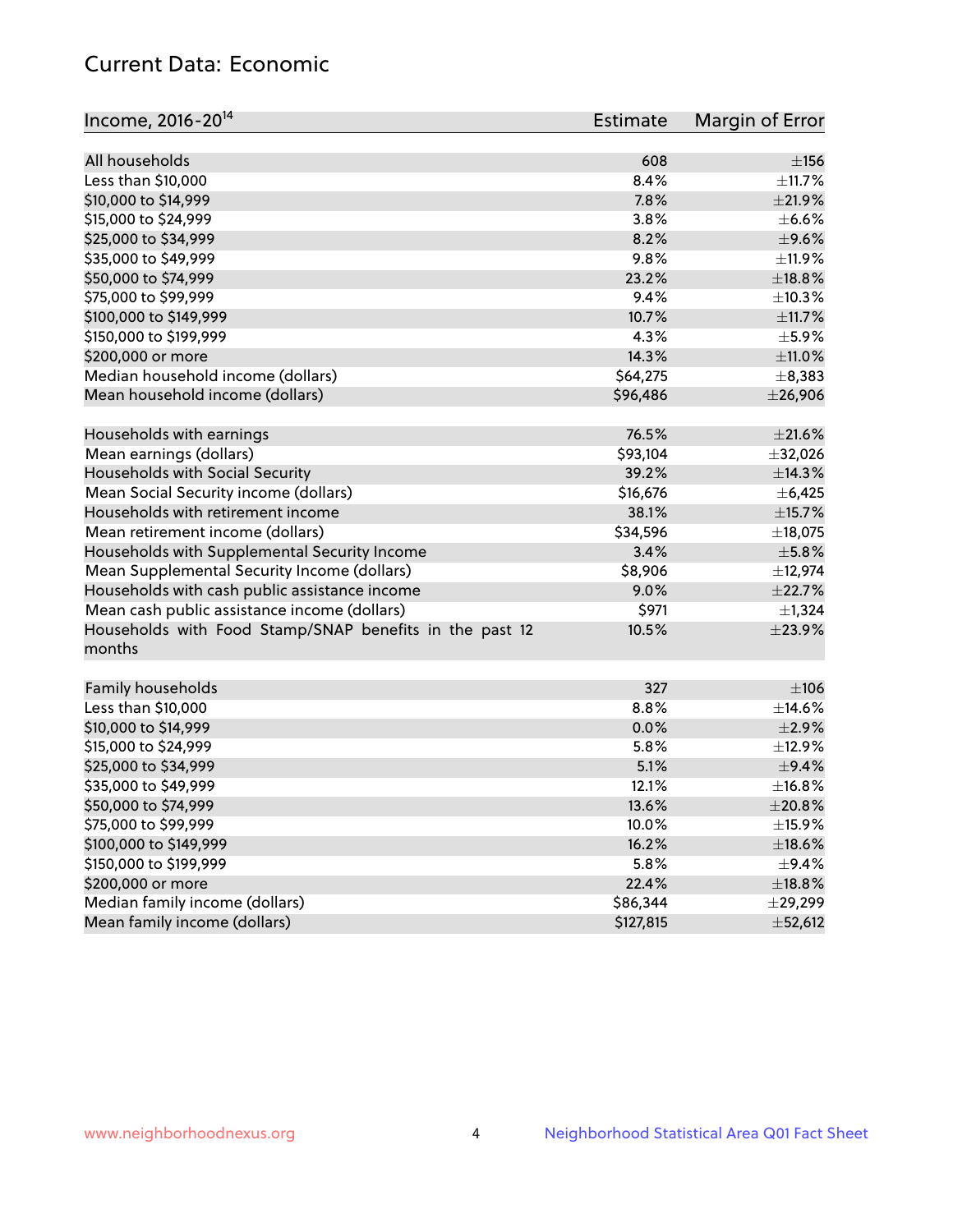# Current Data: Economic, continued...

| Income, 2016-20, continued <sup>15</sup>                                                   | <b>Estimate</b> | Margin of Error        |
|--------------------------------------------------------------------------------------------|-----------------|------------------------|
|                                                                                            |                 |                        |
| Nonfamily households                                                                       | 281             | $\pm$ 164              |
| Median nonfamily income (dollars)                                                          | \$46,269        | ±13,939                |
| Mean nonfamily income (dollars)                                                            | \$55,685        | $±$ 27,558             |
| Median earnings for workers (dollars)                                                      | \$33,431        | $\pm$ 9,343            |
| Median earnings for male full-time, year-round workers<br>(dollars)                        | \$52,215        | ±5,749                 |
| Median earnings for female full-time, year-round workers<br>(dollars)                      | \$62,013        | ±12,907                |
| Per capita income (dollars)                                                                | \$39,524        | $\pm$ 9,021            |
| Families Below Poverty Level, 2016-20 <sup>16</sup>                                        | <b>Estimate</b> | <b>Margin of Error</b> |
|                                                                                            |                 |                        |
| <b>All Families</b>                                                                        | 327             | $\pm 106$              |
| Percent below poverty                                                                      | 13.8%           | ±19.3%                 |
| Families with related children under 18 years                                              | 154             | $\pm$ 104              |
| Percent below poverty                                                                      | 29.2%           | ±41.0%                 |
| Families with related children under 5 years only                                          | 36              | $\pm$ 58               |
| Percent below poverty                                                                      | 80.2%           | ±74.8%                 |
| Married couple families                                                                    | 210             | $\pm 105$              |
| Percent below poverty                                                                      | 12.6%           | ±25.9%                 |
| Married couple families with related children under 18 years                               | 101             | $\pm$ 80               |
| Percent below poverty                                                                      | 26.2%           | ±51.4%                 |
| Married couple families with related children under 5 years                                | 21              | $\pm$ 49               |
| Percent below poverty                                                                      | 83.0%           | ±111.0%                |
|                                                                                            |                 |                        |
| Families with female householder, no spouse present                                        | 109             | $\pm$ 84               |
| Percent below poverty                                                                      | 17.1%           | ±35.7%                 |
| Families with female householder, no spouse present with                                   | 53              | $\pm 65$               |
| related children under 18 years                                                            |                 |                        |
| Percent below poverty                                                                      | 35.0%           | ±65.1%                 |
| Families with female householder, no spouse present with<br>related children under 5 years | 14              | $\pm 27$               |
| Percent below poverty                                                                      | 76.8%           | ±77.2%                 |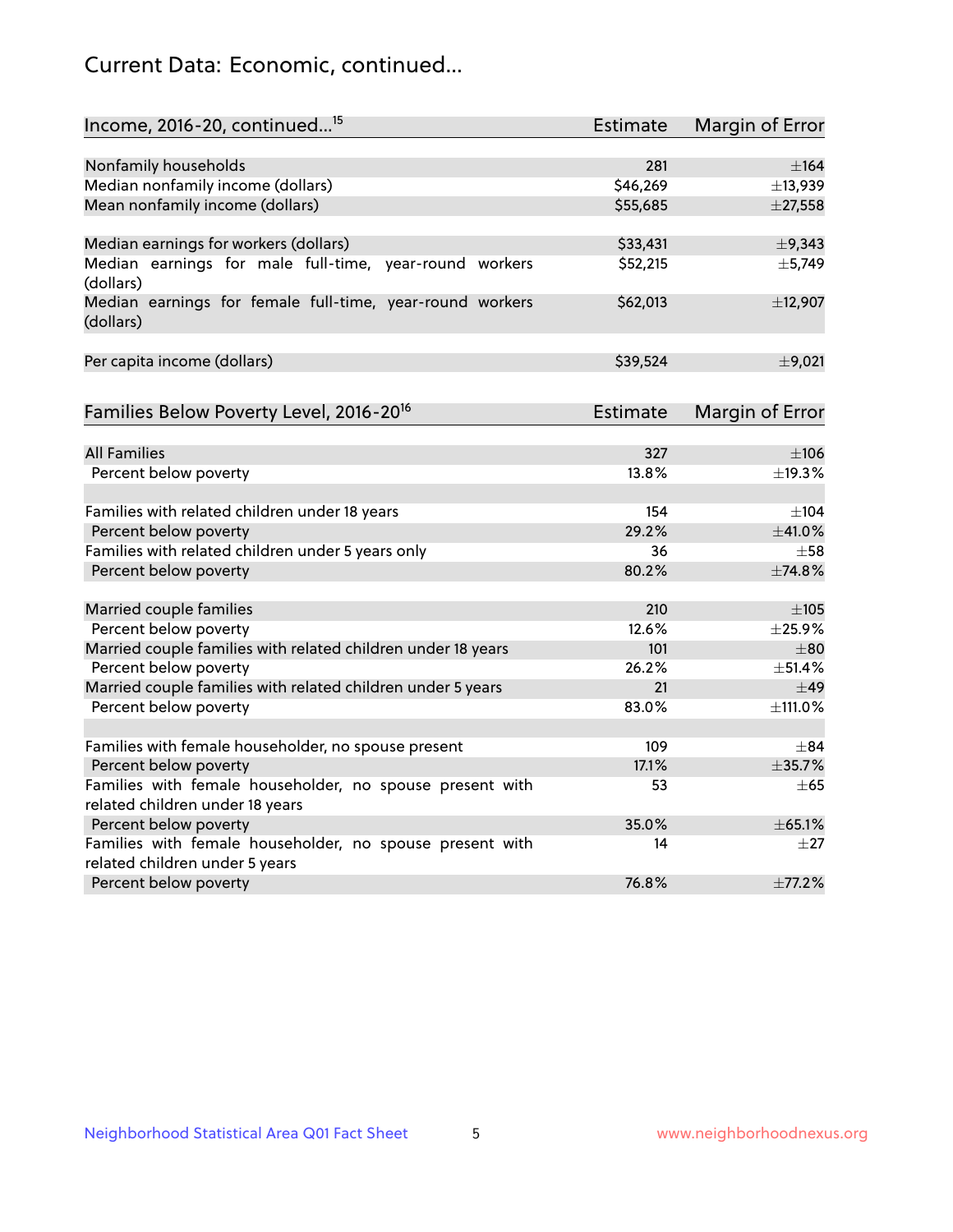# Current Data: Economic, continued...

| People Below Poverty Level, 2016-20 <sup>17</sup> | <b>Estimate</b> | Margin of Error |
|---------------------------------------------------|-----------------|-----------------|
|                                                   |                 |                 |
| Total population                                  | 1,610           | $\pm$ 442       |
| Percent below poverty                             | 17.4%           | $\pm 20.2\%$    |
| Population under 18 years                         | 382             | $\pm 234$       |
| Percent below poverty                             | 26.8%           | $\pm$ 25.4%     |
| Population 18 years and over                      | 1,229           | $\pm$ 348       |
| Percent below poverty                             | 14.4%           | ±13.8%          |
| Population 18 to 64 years                         | 917             | $\pm$ 314       |
| Percent below poverty                             | 18.6%           | ±18.0%          |
| Population 65 years and over                      | 312             | ±149            |
| Percent below poverty                             | 2.4%            | $+7.5%$         |

| Poverty by Race/Ethnicity, 2016-20 <sup>18</sup> | <b>Estimate</b> | Margin of Error |
|--------------------------------------------------|-----------------|-----------------|
|                                                  |                 |                 |
| Non-Hispanic White population                    | 8               | $+21$           |
| Percent below poverty                            | $0.0\%$         | ±113.0%         |
| <b>Black population</b>                          | 1,565           | $\pm 462$       |
| Percent below poverty                            | 17.7%           | $\pm 20.7\%$    |
| Asian population                                 | 0               | ±10             |
| Percent below poverty                            | 71.1%           |                 |
| Hispanic or Latino population                    | 8               | $\pm$ 33        |
| Percent below poverty                            | $0.0\%$         | ±119.5%         |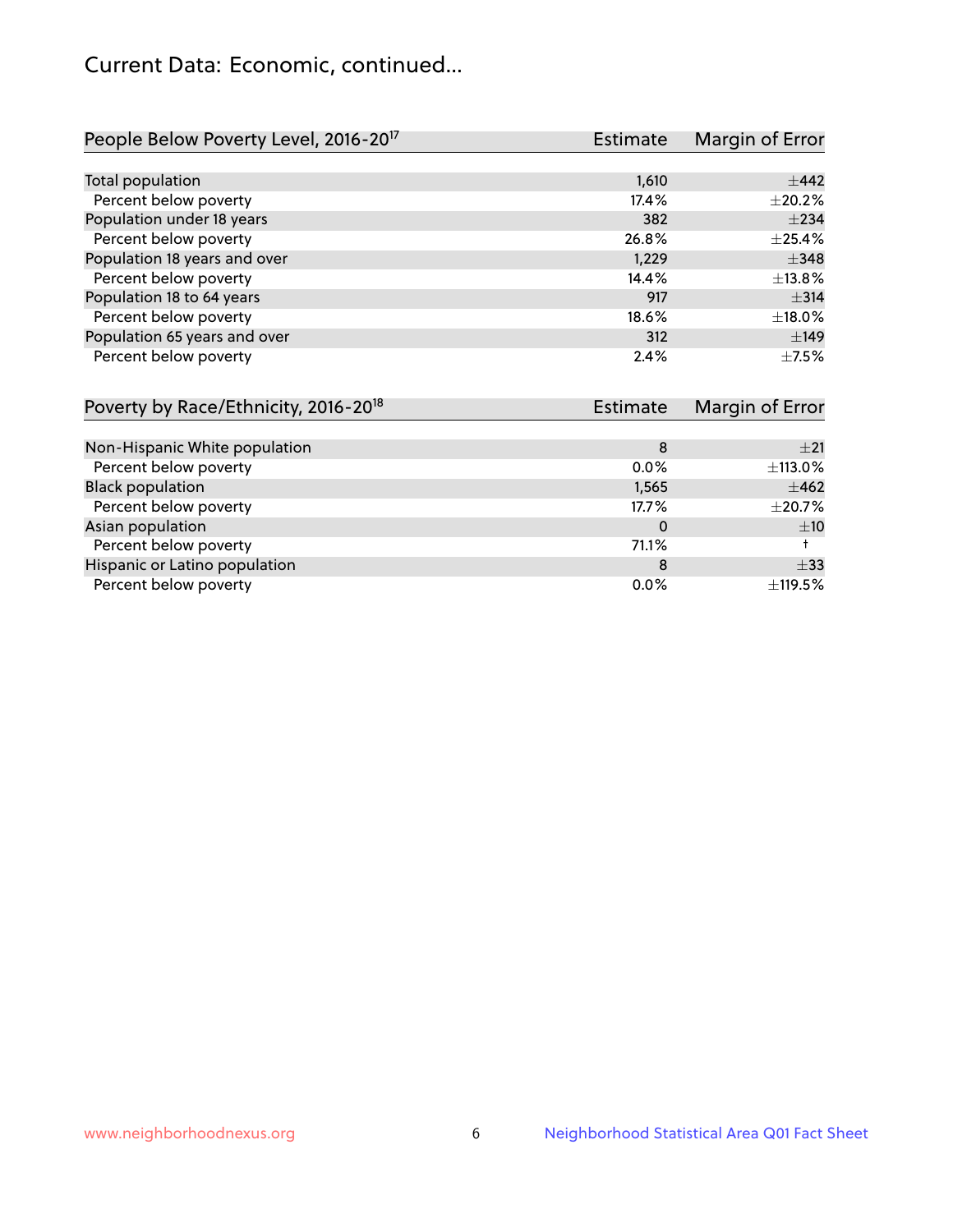# Current Data: Employment

| Employment Status, 2016-20 <sup>19</sup>                                    | <b>Estimate</b> | Margin of Error |
|-----------------------------------------------------------------------------|-----------------|-----------------|
|                                                                             |                 |                 |
| Population 16 years and over                                                | 1,278           | $\pm$ 335       |
| In labor force                                                              | 62.0%           | ±18.4%          |
| Civilian labor force                                                        | 62.0%           | ±18.4%          |
| Employed                                                                    | 54.6%           | ±15.2%          |
| Unemployed                                                                  | 7.4%            | $\pm$ 12.4%     |
| <b>Armed Forces</b>                                                         | 0.0%            | $\pm$ 3.2%      |
| Not in labor force                                                          | 38.0%           | ±12.6%          |
| Civilian labor force                                                        | 792             | $\pm$ 313       |
| <b>Unemployment Rate</b>                                                    | 12.0%           | ±19.6%          |
| Females 16 years and over                                                   | 700             | ±191            |
| In labor force                                                              | 58.5%           | ±23.3%          |
| Civilian labor force                                                        | 58.5%           | ±23.3%          |
| Employed                                                                    | 51.9%           | ±22.4%          |
| Own children of the householder under 6 years                               | 80              | $\pm$ 134       |
| All parents in family in labor force                                        | 27.1%           | ±42.8%          |
| Own children of the householder 6 to 17 years                               | 255             | ±169            |
| All parents in family in labor force                                        | 80.2%           | ±40.6%          |
| Industry, 2016-20 <sup>20</sup>                                             | <b>Estimate</b> | Margin of Error |
|                                                                             |                 |                 |
| Civilian employed population 16 years and over                              | 697             | $\pm 267$       |
| Agriculture, forestry, fishing and hunting, and mining                      | 0.0%            | $\pm 1.9\%$     |
| Construction                                                                | 4.2%            | $\pm$ 7.7%      |
| Manufacturing                                                               | 2.9%            | $\pm$ 7.0%      |
| Wholesale trade                                                             | 1.4%            | $\pm$ 5.2%      |
| Retail trade                                                                | 13.1%           | ±14.6%          |
| Transportation and warehousing, and utilities                               | 6.0%            | $\pm$ 8.5%      |
| Information                                                                 | 5.9%            | $\pm$ 8.8%      |
| Finance and insurance, and real estate and rental and leasing               | 1.4%            | ±3.8%           |
| Professional, scientific, and management, and administrative                | 12.4%           | ±12.1%          |
| and waste management services                                               |                 |                 |
| Educational services, and health care and social assistance                 | 25.8%           | ±12.8%          |
| Arts, entertainment, and recreation, and accommodation and<br>food services | 9.6%            | $\pm$ 9.0%      |
| Other services, except public administration                                | 4.9%            | $\pm$ 8.9%      |
| Public administration                                                       | 12.3%           | ±12.8%          |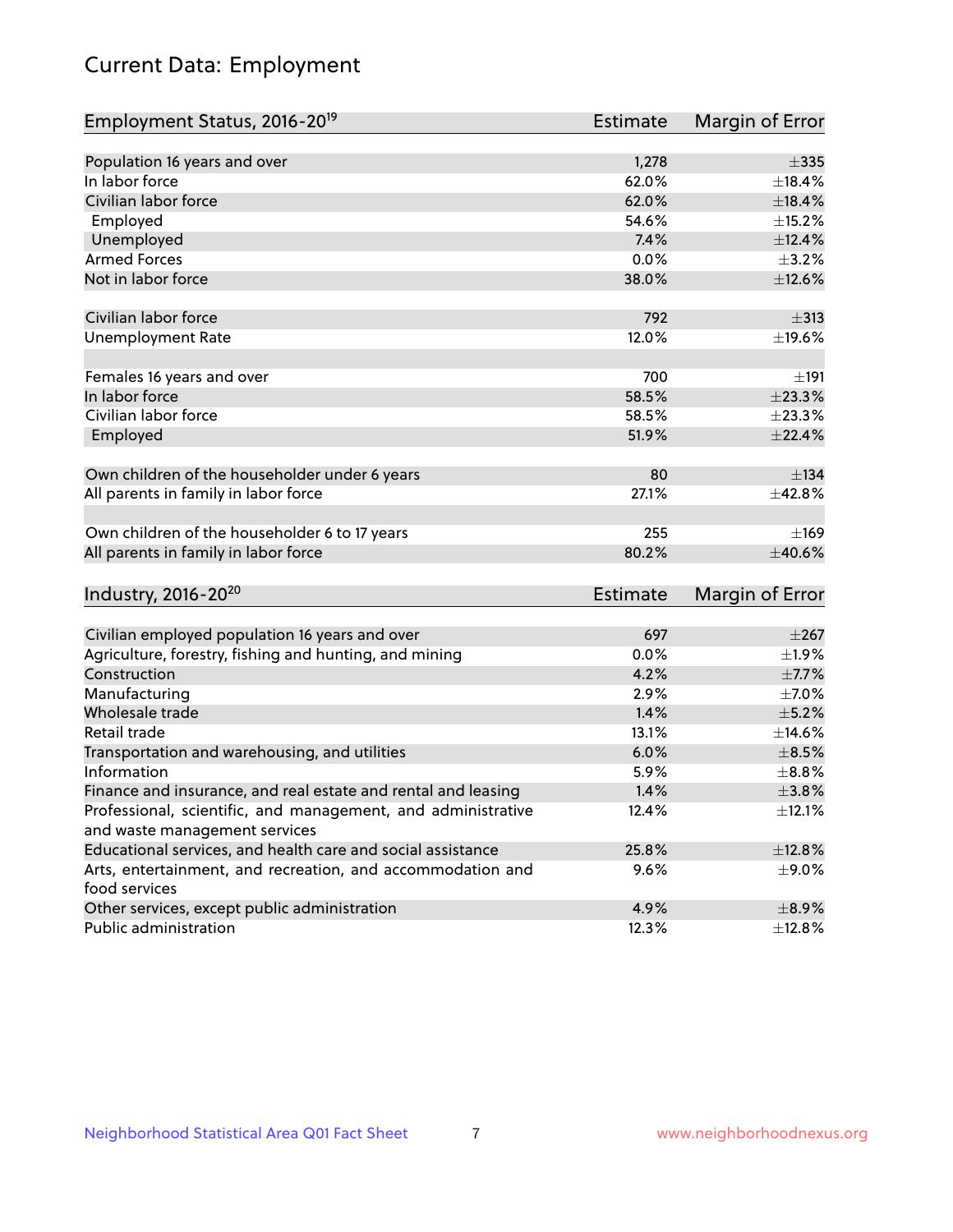# Current Data: Employment, continued...

| Occupation, 2016-20 <sup>21</sup>                                                                       | Estimate | Margin of Error |
|---------------------------------------------------------------------------------------------------------|----------|-----------------|
| Civilian employed population 16 years and over                                                          | 697      | $\pm 267$       |
| Management, business, science, and arts occupations                                                     | 41.6%    | $\pm 10.5\%$    |
| Service occupations                                                                                     | 20.6%    | ±16.2%          |
| Sales and office occupations                                                                            | 19.6%    | ±14.1%          |
| Natural resources, construction, and maintenance occupations                                            | 6.4%     | ±10.8%          |
| Production, transportation, and material moving occupations                                             | 11.8%    | ±14.6%          |
| Class of Worker, 2016-20 <sup>22</sup>                                                                  | Estimate | Margin of Error |
| Civilian employed population 16 years and over                                                          | 697      | $\pm 267$       |
| Private wage and salary workers                                                                         | 75.5%    | $\pm$ 40.5%     |
| Government workers                                                                                      | 21.2%    | ±15.2%          |
| Self-employed in own not incorporated business workers                                                  | 3.3%     | $\pm$ 7.6%      |
| Unpaid family workers                                                                                   | 0.0%     | ±1.9%           |
| Job Flows, 2019 <sup>23</sup>                                                                           |          | 2019            |
|                                                                                                         |          |                 |
| Total Jobs in Neighborhood Statistical Area                                                             |          | 37              |
| Held by residents of Neighborhood Statistical Area                                                      |          | 0.0%            |
| Held by non-residents of Neighborhood Statistical Area                                                  |          | 100.0%          |
| Jobs by Industry Sector, 2019 <sup>24</sup>                                                             |          | 2019            |
| Total Jobs in Neighborhood Statistical Area                                                             |          | 37              |
| <b>Goods Producing sectors</b>                                                                          |          | 0.0%            |
| Trade, Transportation, and Utilities sectors                                                            |          | 0.0%            |
| All Other Services sectors                                                                              |          | 100.0%          |
| Total Jobs in Neighborhood Statistical<br>held<br>by<br>Area<br>Neighborhood Statistical Area residents |          | 0               |
| <b>Goods Producing sectors</b>                                                                          |          | t               |
| Trade, Transportation, and Utilities sectors<br>All Other Services sectors                              |          | t<br>t          |
|                                                                                                         |          |                 |
| Jobs by Earnings, 2019 <sup>25</sup>                                                                    |          | 2019            |
| Total Jobs in Neighborhood Statistical Area                                                             |          | 37              |
| Jobs with earnings \$1250/month or less                                                                 |          | 27.0%           |
| Jobs with earnings \$1251/month to \$3333/month                                                         |          | 43.2%           |
| Jobs with earnings greater than \$3333/month                                                            |          | 29.7%           |
| Neighborhood Statistical<br>Jobs<br>in<br>Area<br>held<br>by<br>Total                                   |          | 0               |
| Neighborhood Statistical Area residents<br>Jobs with earnings \$1250/month or less                      |          | t               |
| Jobs with earnings \$1251/month to \$3333/month                                                         |          | t               |
| Jobs with earnings greater than \$3333/month                                                            |          | t               |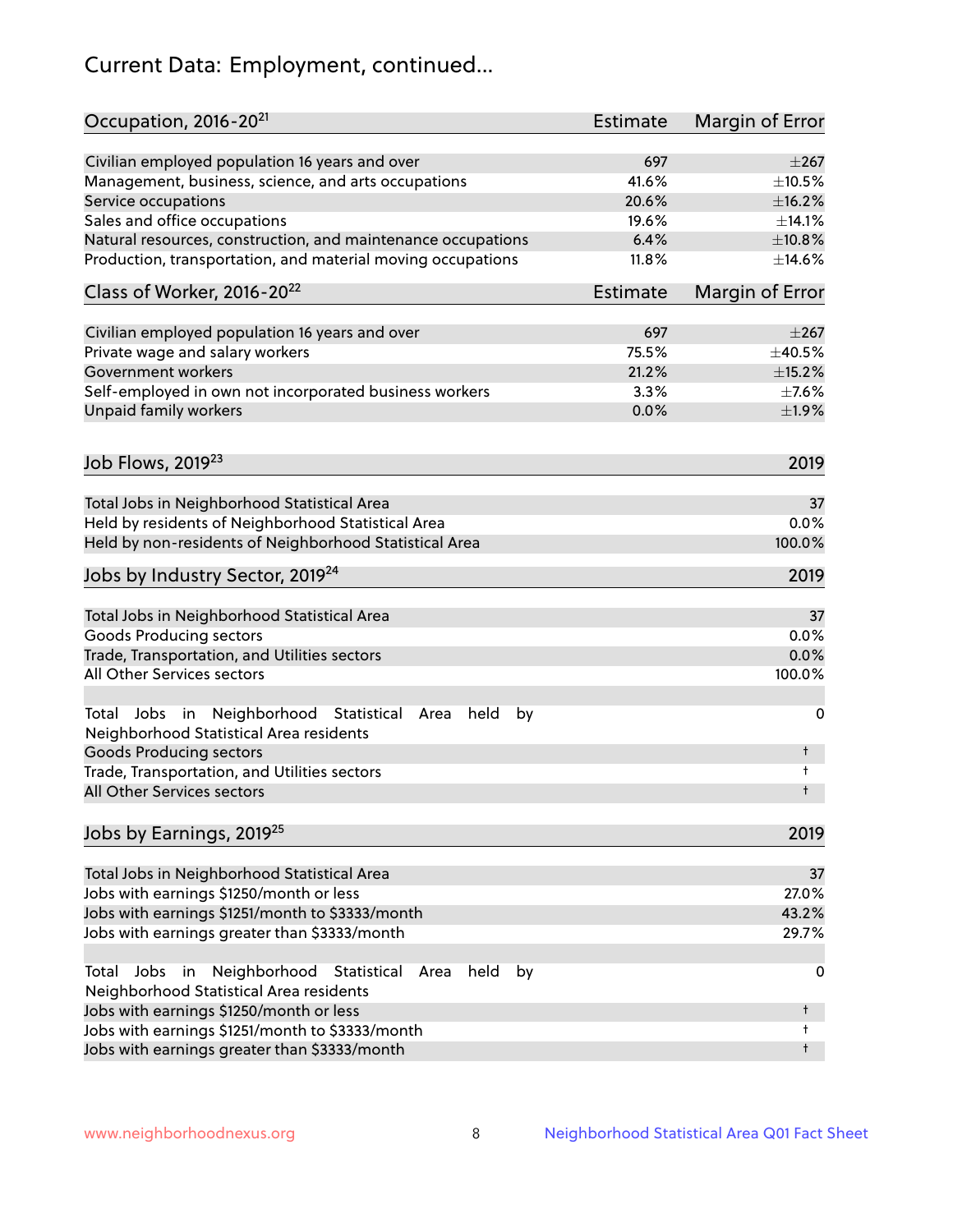# Current Data: Employment, continued...

| Jobs by Age of Worker, 2019 <sup>26</sup>                                                      | 2019  |
|------------------------------------------------------------------------------------------------|-------|
|                                                                                                |       |
| Total Jobs in Neighborhood Statistical Area                                                    | 37    |
| Jobs with workers age 29 or younger                                                            | 35.1% |
| Jobs with workers age 30 to 54                                                                 | 43.2% |
| Jobs with workers age 55 or older                                                              | 21.6% |
|                                                                                                |       |
| Total Jobs in Neighborhood Statistical Area held by<br>Neighborhood Statistical Area residents | 0     |
| Jobs with workers age 29 or younger                                                            |       |
| Jobs with workers age 30 to 54                                                                 |       |
| Jobs with workers age 55 or older                                                              |       |

### Current Data: Education

| School Enrollment, 2016-20 <sup>27</sup>       | Estimate | Margin of Error |
|------------------------------------------------|----------|-----------------|
|                                                |          |                 |
| Population 3 years and over enrolled in school | 365      | $\pm$ 193       |
| Nursery school, preschool                      | 5.2%     | $\pm$ 12.6%     |
| Kindergarten                                   | 4.0%     | $\pm$ 10.4%     |
| Elementary school (grades 1-8)                 | 53.3%    | $\pm$ 31.1%     |
| High school (grades 9-12)                      | 22.8%    | ±24.3%          |
| College or graduate school                     | 14.7%    | $\pm$ 17.0%     |
|                                                |          |                 |

| <b>Estimate</b> | Margin of Error |
|-----------------|-----------------|
|                 |                 |
| 1,180           | $\pm 309$       |
| 1.5%            | $\pm$ 3.8%      |
| 7.5%            | $\pm$ 7.6%      |
| 19.9%           | $\pm$ 9.5%      |
| 17.4%           | ±10.3%          |
| 10.9%           | $\pm$ 13.4%     |
| 20.7%           | ±11.0%          |
| 22.1%           | $\pm$ 10.3%     |
|                 |                 |
| 91.0%           | $\pm$ 12.5%     |
| 42.8%           | ±12.8%          |
|                 |                 |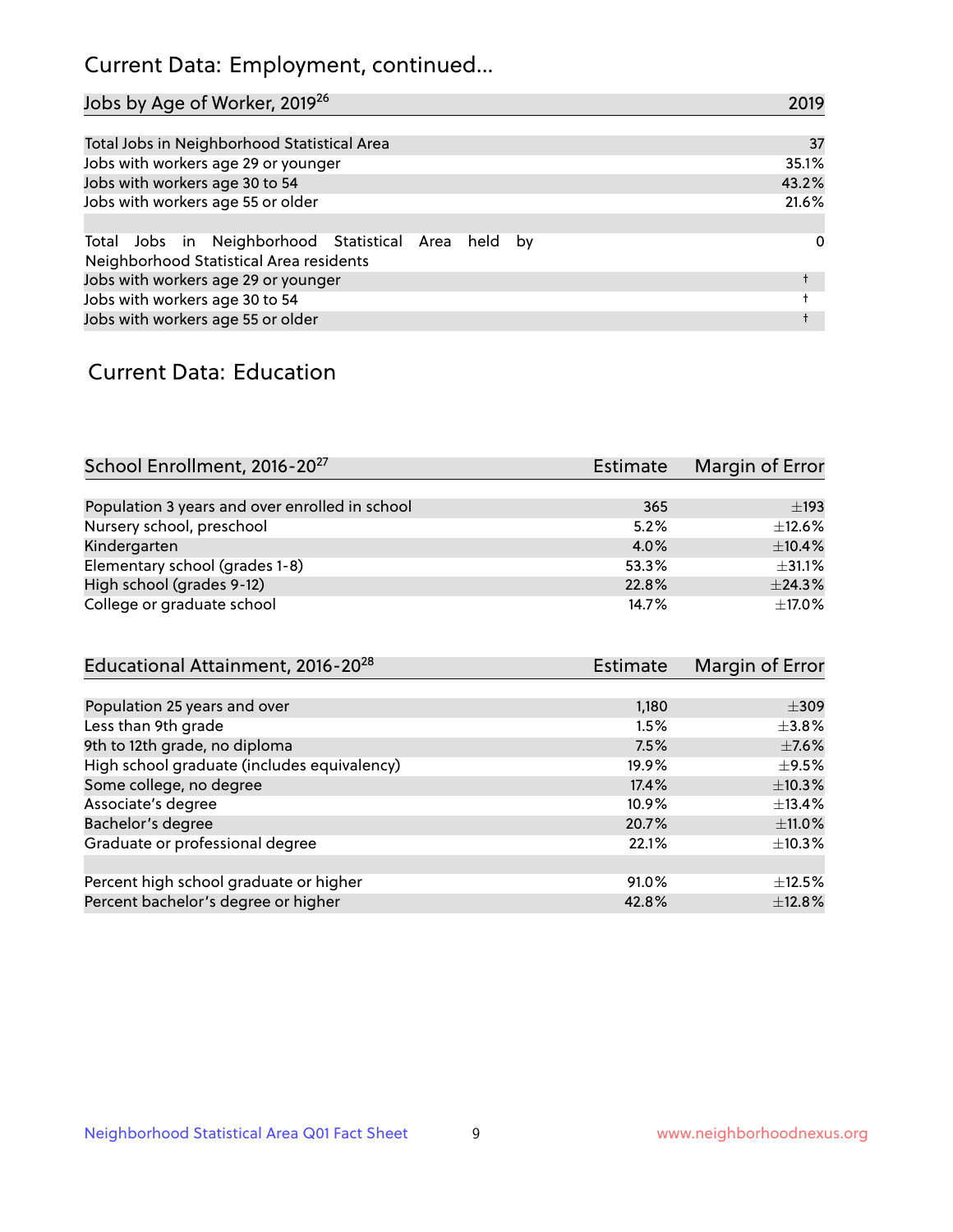# Current Data: Housing

| Households by Type, 2016-20 <sup>29</sup>            | <b>Estimate</b> | Margin of Error |
|------------------------------------------------------|-----------------|-----------------|
|                                                      |                 |                 |
| Total households                                     | 608             | ±156            |
| Family households (families)                         | 53.8%           | ±10.7%          |
| With own children under 18 years                     | 19.7%           | ±14.2%          |
| Married-couple family                                | 34.5%           | ±13.3%          |
| With own children of the householder under 18 years  | 15.8%           | ±11.9%          |
| Male householder, no spouse present, family          | 1.4%            | $\pm$ 4.9%      |
| With own children of the householder under 18 years  | 0.0%            | $\pm 1.5\%$     |
| Female householder, no spouse present, family        | 17.9%           | ±13.6%          |
| With own children of the householder under 18 years  | 3.9%            | $\pm 8.1\%$     |
| Nonfamily households                                 | 46.2%           | ±24.2%          |
| Householder living alone                             | 45.7%           | ±24.9%          |
| 65 years and over                                    | 12.7%           | $\pm$ 9.7%      |
| Households with one or more people under 18 years    | 25.4%           | ±13.2%          |
| Households with one or more people 65 years and over | 36.8%           | ±9.3%           |
|                                                      |                 |                 |
| Average household size                               | 2.66            | $\pm$ 0.29      |
| Average family size                                  | 3.79            | $\pm$ 0.95      |
| Housing Occupancy, 2016-20 <sup>30</sup>             | <b>Estimate</b> | Margin of Error |
| Total housing units                                  | 642             | $\pm 165$       |
| Occupied housing units                               | 94.8%           | ±34.4%          |
| Vacant housing units                                 | 5.2%            | $\pm$ 9.4%      |
|                                                      |                 |                 |
| Homeowner vacancy rate                               | 1.1             | $\pm$ 4.8       |
| Rental vacancy rate                                  | 8.4             | $\pm 27.9$      |
| Units in Structure, 2016-20 <sup>31</sup>            | Estimate        | Margin of Error |
| Total housing units                                  | 642             | $\pm 165$       |
| 1-unit, detached                                     | 91.3%           | $\pm$ 15.2%     |
| 1-unit, attached                                     | 3.1%            | $\pm$ 7.0%      |
| 2 units                                              | 0.0%            | $\pm$ 1.4%      |
| 3 or 4 units                                         | 0.2%            | $\pm$ 4.9%      |
|                                                      |                 |                 |
| 5 to 9 units                                         | 0.9%            | $\pm 3.0\%$     |
| 10 to 19 units                                       | 1.0%            | ±4.0%           |
| 20 or more units                                     | 0.1%            | $\pm 2.1\%$     |
| Mobile home                                          | 3.4%            | $\pm$ 8.6%      |
| Boat, RV, van, etc.                                  | 0.0%            | ±1.4%           |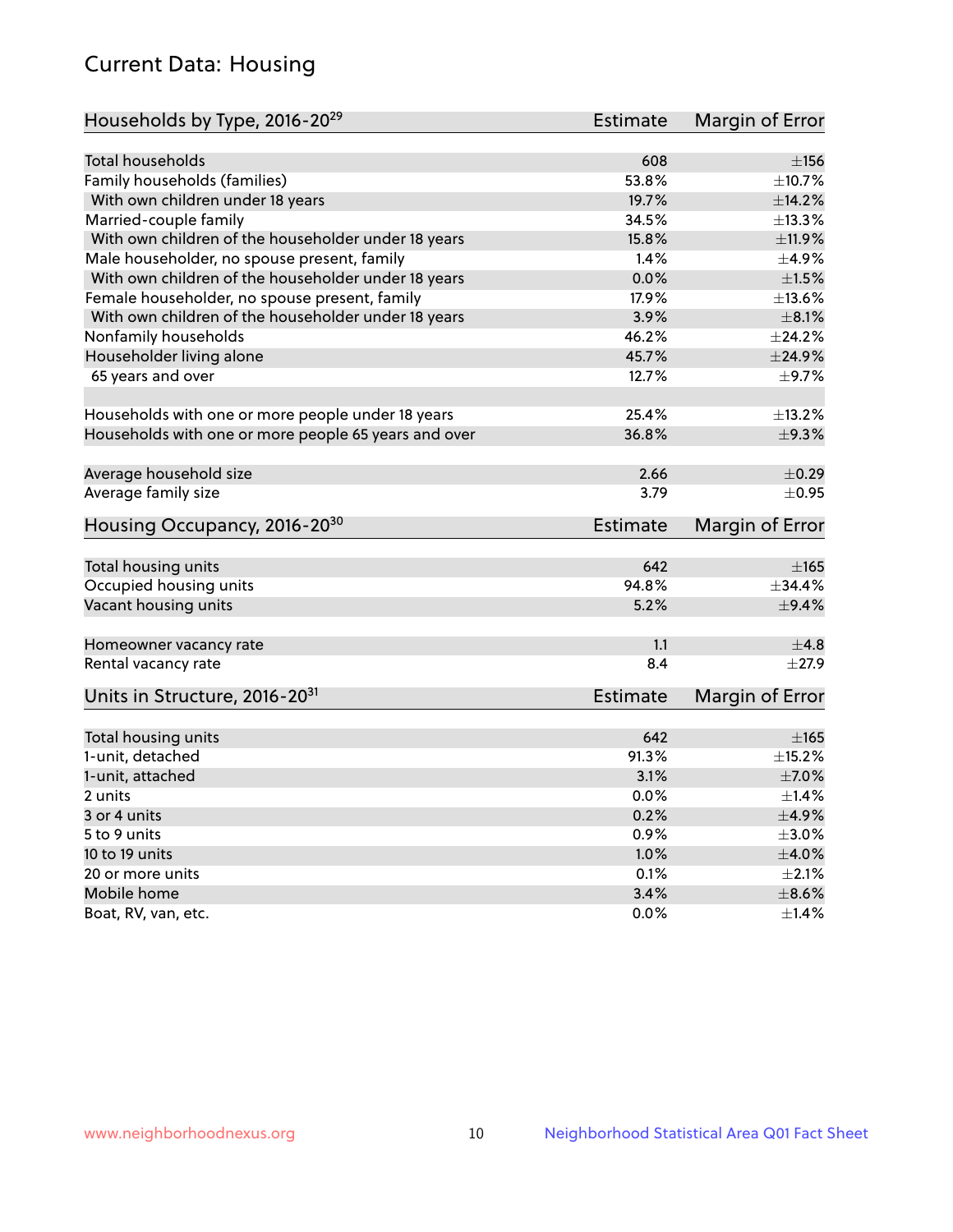# Current Data: Housing, continued...

| Year Structure Built, 2016-20 <sup>32</sup>    | Estimate | Margin of Error        |
|------------------------------------------------|----------|------------------------|
| Total housing units                            | 642      | $\pm$ 165              |
| Built 2014 or later                            | 0.8%     | ±2.8%                  |
| Built 2010 to 2013                             | 4.9%     | $\pm$ 7.9%             |
| Built 2000 to 2009                             | 12.8%    | $\pm$ 9.6%             |
| Built 1990 to 1999                             | 29.7%    | $\pm$ 12.0%            |
| Built 1980 to 1989                             | 13.8%    | ±10.8%                 |
| Built 1970 to 1979                             | 19.4%    | ±23.8%                 |
| Built 1960 to 1969                             | 13.7%    | ±11.6%                 |
| Built 1950 to 1959                             | 3.9%     | $\pm$ 8.4%             |
| Built 1940 to 1949                             | 1.1%     | ±3.7%                  |
| Built 1939 or earlier                          | 0.0%     | $\pm$ 1.4%             |
|                                                |          |                        |
| Housing Tenure, 2016-20 <sup>33</sup>          | Estimate | Margin of Error        |
| Occupied housing units                         | 608      | $\pm$ 156              |
| Owner-occupied                                 | 80.6%    | ±27.4%                 |
| Renter-occupied                                | 19.4%    | ±25.5%                 |
|                                                |          |                        |
| Average household size of owner-occupied unit  | 2.94     | $\pm$ 0.50             |
| Average household size of renter-occupied unit | 1.47     | $\pm$ 0.23             |
| Residence 1 Year Ago, 2016-20 <sup>34</sup>    | Estimate | <b>Margin of Error</b> |
| Population 1 year and over                     | 1,568    | $\pm$ 426              |
| Same house                                     | 88.5%    | ±32.6%                 |
| Different house in the U.S.                    | 11.1%    | ±12.8%                 |
| Same county                                    | 5.9%     | $\pm$ 9.7%             |
| Different county                               | 5.1%     | $\pm$ 8.6%             |
| Same state                                     | 5.1%     | $\pm$ 8.6%             |
| Different state                                | 0.0%     | $\pm$ 0.6%             |
| Abroad                                         | 0.4%     | $\pm 1.1\%$            |
| Value of Housing Unit, 2016-20 <sup>35</sup>   | Estimate | Margin of Error        |
| Owner-occupied units                           | 490      | $\pm$ 109              |
| Less than \$50,000                             | 3.4%     | $\pm$ 9.5%             |
| \$50,000 to \$99,999                           | 10.3%    | $\pm$ 10.0%            |
| \$100,000 to \$149,999                         | 16.2%    | ±15.4%                 |
| \$150,000 to \$199,999                         | 20.2%    | ±19.0%                 |
| \$200,000 to \$299,999                         | 22.9%    | ±17.5%                 |
| \$300,000 to \$499,999                         | 22.3%    | ±16.5%                 |
| \$500,000 to \$999,999                         | 4.7%     | ±6.2%                  |
| \$1,000,000 or more                            | 0.0%     | $\pm$ 3.2%             |
| Mortgage Status, 2016-20 <sup>36</sup>         | Estimate | Margin of Error        |
|                                                |          |                        |
| Owner-occupied units                           | 490      | $\pm$ 109              |
| Housing units with a mortgage                  | 74.5%    | $\pm$ 15.2%            |

Neighborhood Statistical Area Q01 Fact Sheet 11 1 www.neighborhoodnexus.org

Housing units without a mortgage  $\pm 17.3\, \%$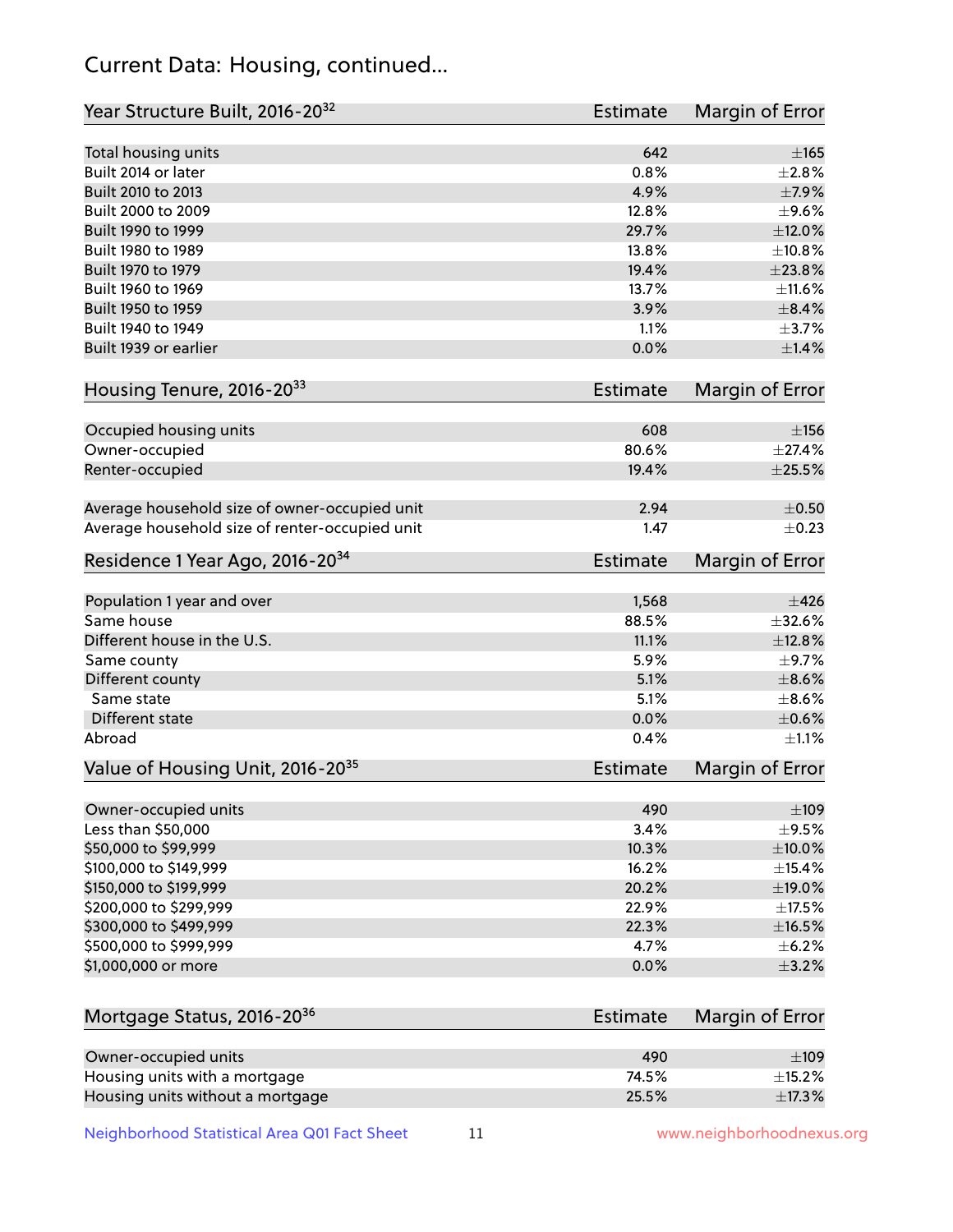# Current Data: Housing, continued...

| Selected Monthly Owner Costs, 2016-20 <sup>37</sup> | Estimate | Margin of Error |
|-----------------------------------------------------|----------|-----------------|
|                                                     |          |                 |
| Housing units with a mortgage                       | 365      | ±110            |
| Less than \$300                                     | 0.8%     | $\pm$ 4.2%      |
| \$300 to \$499                                      | 0.0%     | $\pm$ 3.5%      |
| \$500 to \$999                                      | 16.3%    | ±19.3%          |
| \$1,000 to \$1,499                                  | 38.1%    | ±24.6%          |
| \$1,500 to \$1,999                                  | 18.3%    | ±17.3%          |
| \$2,000 to \$2,999                                  | 19.3%    | ±19.1%          |
| \$3,000 or more                                     | 7.1%     | $\pm$ 9.1%      |
|                                                     |          |                 |
| Median (dollars)                                    | \$1,403  | $\pm$ 193       |
|                                                     |          |                 |
| Housing units without a mortgage                    | 125      | $\pm$ 89        |
| Less than \$150                                     | 0.0%     | ±10.3%          |
| \$150 to \$249                                      | 4.5%     | ±13.3%          |
| \$250 to \$349                                      | 9.6%     | $\pm 20.1\%$    |
| \$350 to \$499                                      | 27.6%    | $\pm$ 34.8%     |
| \$500 to \$699                                      | 28.8%    | ±36.0%          |
| \$700 or more                                       | 29.5%    | ±48.1%          |
|                                                     |          |                 |
| Median (dollars)                                    | \$609    | $\pm$ 107       |

| Selected Monthly Owner Costs as a Percentage of | Estimate | Margin of Error |
|-------------------------------------------------|----------|-----------------|
| Household Income, 2016-2038                     |          |                 |
|                                                 |          |                 |
| Housing units with a mortgage <sup>39</sup>     | 354      | $\pm$ 165       |
| Less than 20.0 percent                          | 53.7%    | $\pm$ 23.4%     |
| 20.0 to 24.9 percent                            | 18.8%    | $\pm 20.1\%$    |
| 25.0 to 29.9 percent                            | $9.0\%$  | $\pm$ 13.3%     |
| 30.0 to 34.9 percent                            | 6.8%     | $\pm$ 9.8%      |
| 35.0 percent or more                            | 11.7%    | $\pm$ 13.5%     |
|                                                 |          |                 |
| Housing units without a mortgage <sup>40</sup>  | 108      | $\pm$ 89        |
| Less than 10.0 percent                          | 31.4%    | $\pm$ 34.3%     |
| 10.0 to 14.9 percent                            | 18.6%    | $\pm$ 38.8%     |
| 15.0 to 19.9 percent                            | 15.6%    | ±28.9%          |
| 20.0 to 24.9 percent                            | 11.0%    | $\pm 23.2\%$    |
| 25.0 to 29.9 percent                            | 2.6%     | ±11.3%          |
| 30.0 to 34.9 percent                            | 4.3%     | $\pm$ 11.0%     |
| 35.0 percent or more                            | 16.6%    | $\pm$ 33.9%     |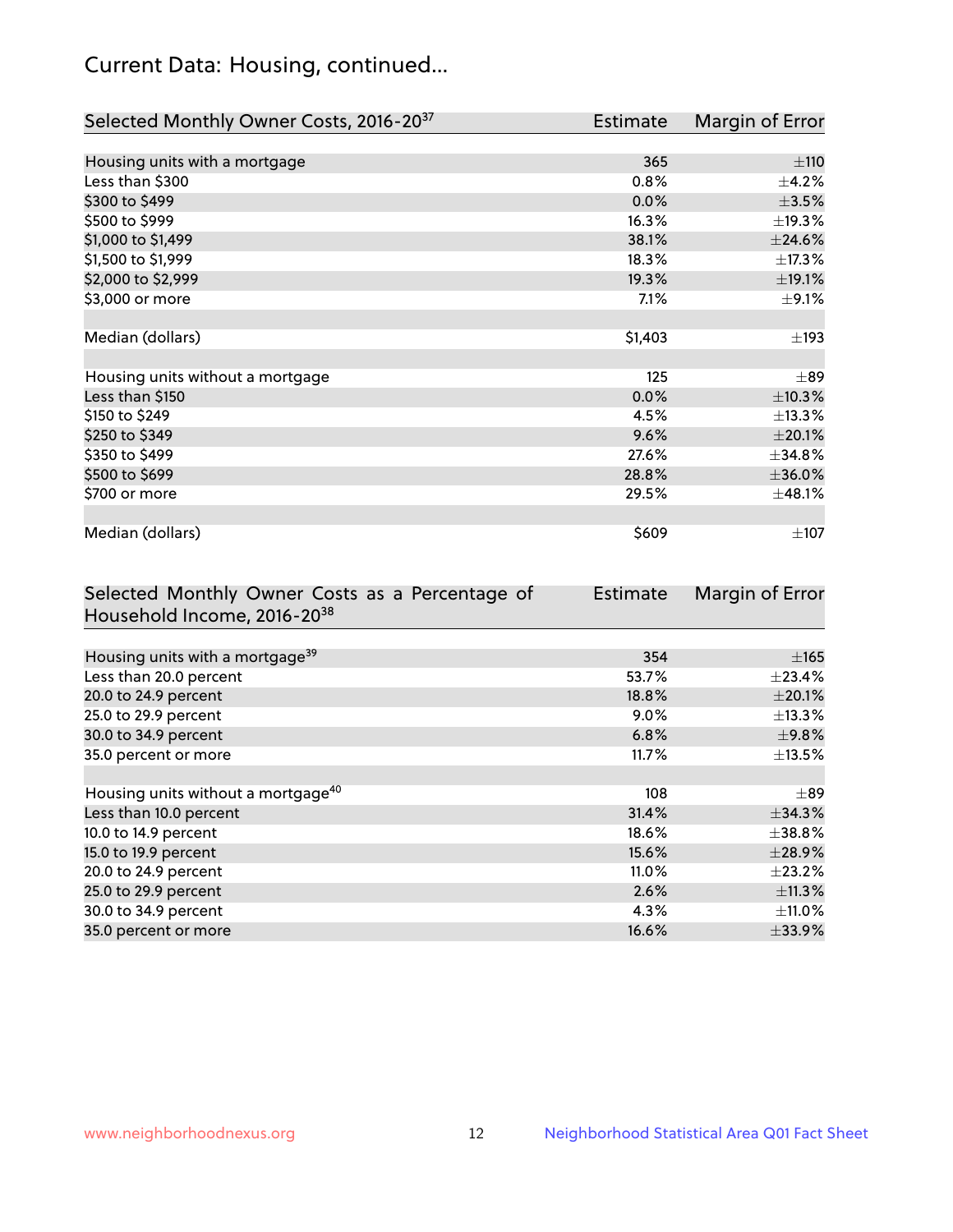# Current Data: Housing, continued...

| Gross Rent, 2016-20 <sup>41</sup>               | Estimate        | Margin of Error |
|-------------------------------------------------|-----------------|-----------------|
|                                                 |                 |                 |
| Occupied units paying rent                      | 116             | ±159            |
| Less than \$200                                 | 0.0%            | ±13.7%          |
| \$200 to \$499                                  | 0.6%            | $\pm 20.0\%$    |
| \$500 to \$749                                  | 0.2%            | ±17.8%          |
| \$750 to \$999                                  | 11.4%           | ±41.9%          |
| \$1,000 to \$1,499                              | 78.4%           | ±69.4%          |
| \$1,500 to \$1,999                              | 9.4%            | ±31.8%          |
| \$2,000 or more                                 | 0.0%            | ±15.8%          |
| Median (dollars)                                | \$1,329         | ±98             |
|                                                 |                 |                 |
| No rent paid                                    | $\overline{2}$  | ±11             |
|                                                 |                 |                 |
| Gross Rent as a Percentage of Household Income, | <b>Estimate</b> | Margin of Error |
| $2016 - 20^{42}$                                |                 |                 |
|                                                 |                 |                 |
| Occupied units paying rent <sup>43</sup>        | 116             | $\pm$ 165       |
| Less than 15.0 percent                          | 3.6%            | ±28.1%          |
| 15.0 to 19.9 percent                            | 4.3%            | ±14.2%          |
| 20.0 to 24.9 percent                            | 1.1%            | ±18.6%          |
| 25.0 to 29.9 percent                            | 0.3%            | $\pm$ 9.1%      |
| 30.0 to 34.9 percent                            | 9.1%            | ±27.7%          |
| 35.0 percent or more                            | 81.6%           | ±65.8%          |

# Current Data: Transportation

| Commuting to Work, 2016-20 <sup>44</sup>  | Estimate | Margin of Error |
|-------------------------------------------|----------|-----------------|
|                                           |          |                 |
| Workers 16 years and over                 | 695      | $+225$          |
| Car, truck, or van - drove alone          | 75.7%    | $\pm$ 17.4%     |
| Car, truck, or van - carpooled            | 7.4%     | $\pm$ 9.1%      |
| Public transportation (excluding taxicab) | 4.7%     | $\pm$ 7.5%      |
| Walked                                    | 0.0%     | $\pm 1.3\%$     |
| Other means                               | 2.0%     | $\pm$ 6.9%      |
| Worked at home                            | 10.2%    | $\pm$ 9.9%      |
|                                           |          |                 |
| Mean travel time to work (minutes)        | 41.7     | ±18.6           |

| Access to a Vehicle, 2016-20 <sup>45</sup> | Estimate | Margin of Error |
|--------------------------------------------|----------|-----------------|
|                                            |          |                 |
| Occupied housing units                     | 608      | ±156            |
| No vehicles available                      | 9.6%     | $\pm 23.0\%$    |
| 1 vehicle available                        | 25.0%    | $\pm$ 14.9%     |
| 2 vehicles available                       | 41.5%    | $+17.4%$        |
| 3 or more vehicles available               | 23.9%    | $\pm$ 15.1%     |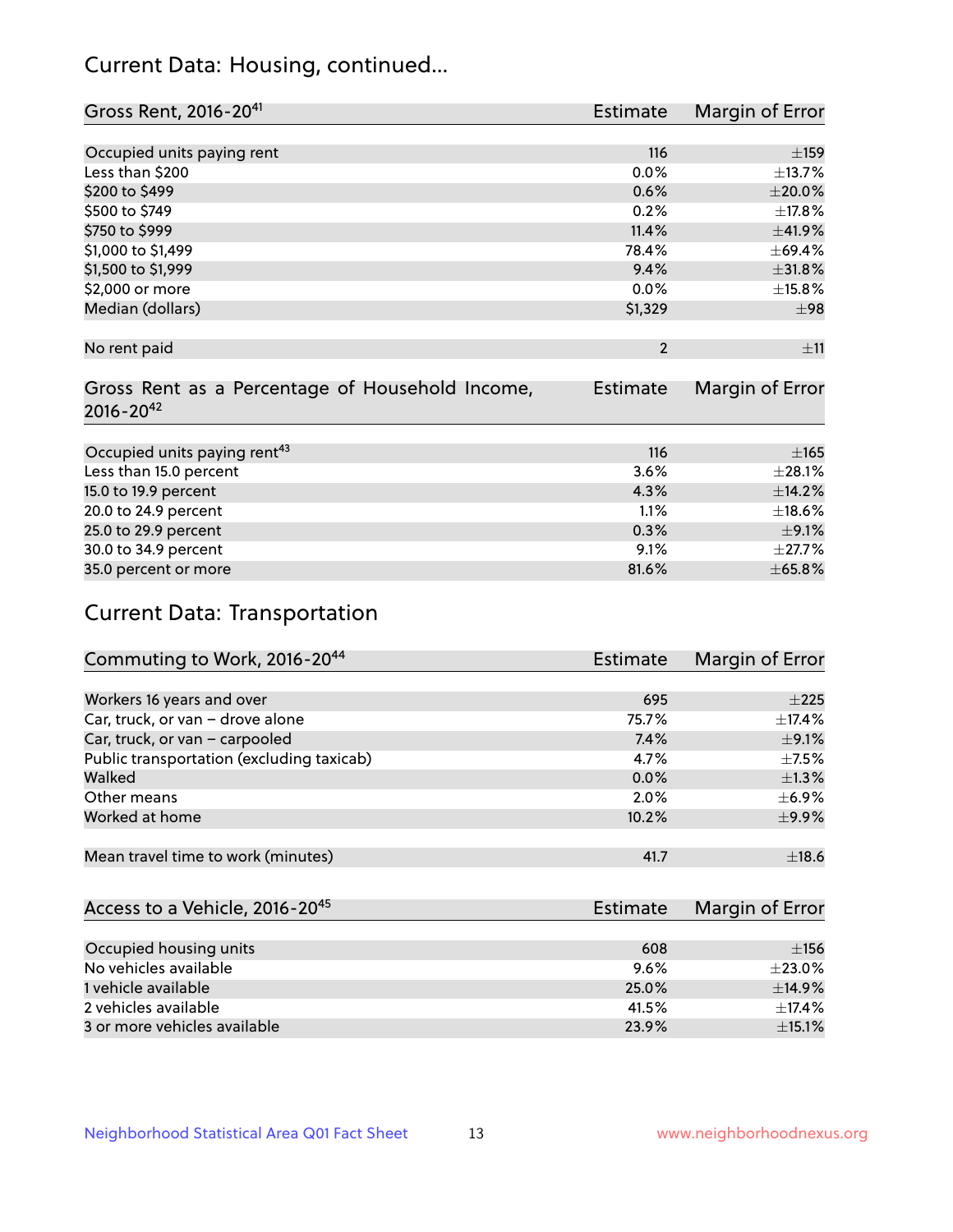# Current Data: Health

| Health Insurance coverage, 2016-2046                    | <b>Estimate</b> | Margin of Error |
|---------------------------------------------------------|-----------------|-----------------|
|                                                         |                 |                 |
| Civilian Noninstitutionalized Population                | 1,618           | $\pm 450$       |
| With health insurance coverage                          | 86.9%           | ±32.9%          |
| With private health insurance coverage                  | 66.3%           | $\pm$ 9.5%      |
| With public health coverage                             | 37.8%           | ±12.9%          |
| No health insurance coverage                            | 13.1%           | ±13.6%          |
| Civilian Noninstitutionalized Population Under 19 years | 390             | $\pm$ 390       |
| No health insurance coverage                            | 16.6%           | ±28.2%          |
|                                                         |                 |                 |
| Civilian Noninstitutionalized Population 19 to 64 years | 916             | $\pm$ 316       |
| In labor force:                                         | 718             | $\pm 283$       |
| Employed:                                               | 634             | $\pm 230$       |
| With health insurance coverage                          | 86.3%           | ±19.6%          |
| With private health insurance coverage                  | 82.8%           | $\pm 21.9\%$    |
| With public coverage                                    | 9.2%            | $\pm$ 8.1%      |
| No health insurance coverage                            | 13.7%           | ±17.7%          |
|                                                         |                 |                 |
| Unemployed:                                             | 84              | $\pm 230$       |
| With health insurance coverage                          | 43.6%           | ±26.6%          |
| With private health insurance coverage                  | 27.1%           | ±31.3%          |
| With public coverage                                    | 16.4%           | ±48.3%          |
| No health insurance coverage                            | 56.4%           | ±124.4%         |
|                                                         |                 |                 |
| Not in labor force:                                     | 199             | ±156            |
| With health insurance coverage                          | 93.5%           | ±14.6%          |
| With private health insurance coverage                  | 56.2%           | $\pm$ 50.1%     |
| With public coverage                                    | 45.0%           | $\pm 21.5\%$    |
| No health insurance coverage                            | 6.5%            | $\pm 21.1\%$    |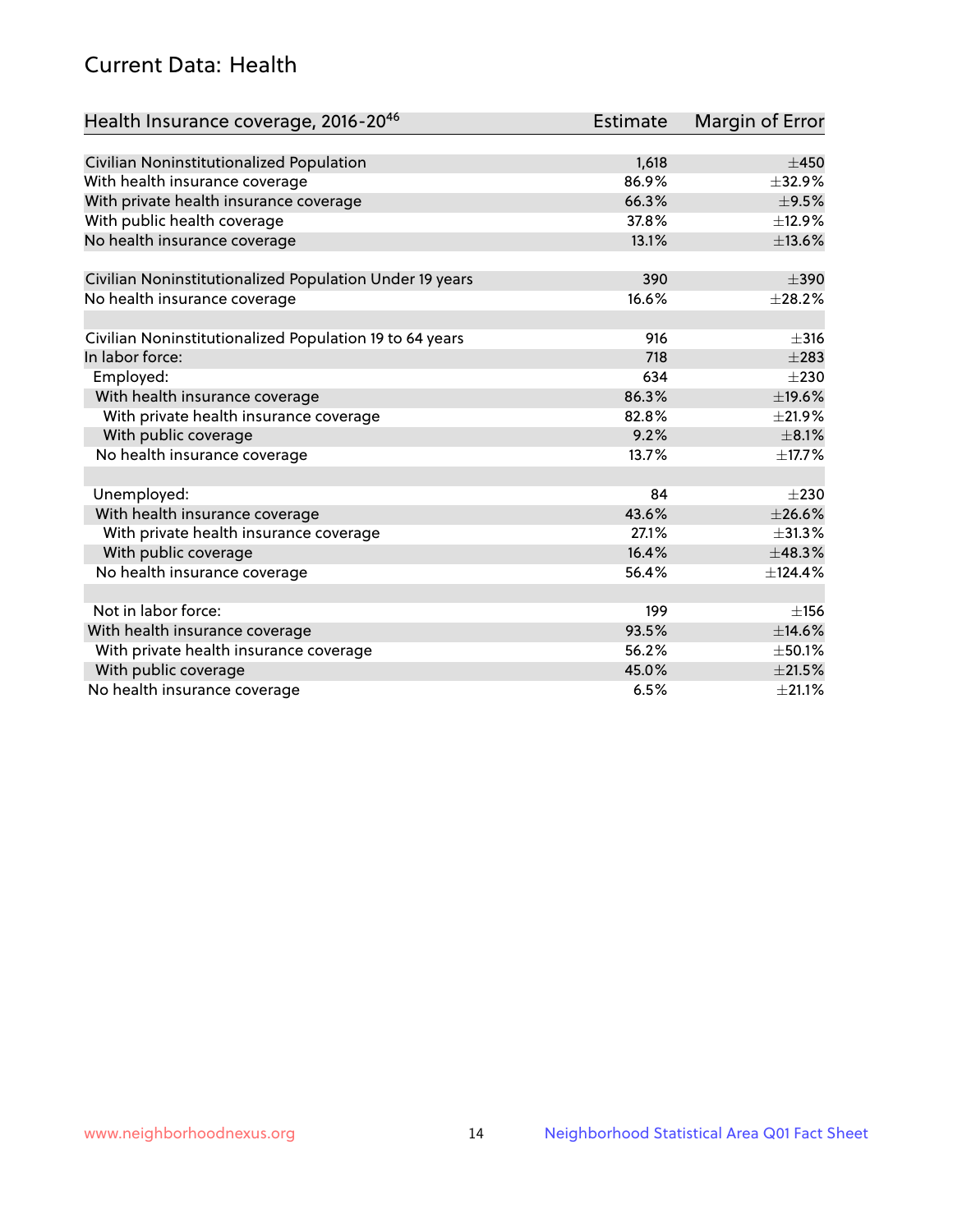#### Notes:

- 1. Source: U.S. Census Bureau, Decennial Census 2000, SF1 tables P8, P12; American Community Survey, tables B01001, B03002
- 2. This category includes Pacific Islanders, Native Americans and Alaska Natives, people who identify as some other race, and those who identify as bi/multi racial.
- 3. Source: U.S. Census Bureau, Decennial Census 2000, SF1 tables P15, P16, P18, P19; American Community Survey, tables B11001, B11005, B11003
- 4. Source: U.S. Census Bureau, Decennial Census 2000, SF3 table P37; American Community Survey, table B15002
- 5. Source: U.S. Census Bureau, Longitudinal Employer-Household Dynamics Residential Area Characteristics, Table JT01 (Primary Jobs); Workplace Area Characteristics, Table JT00 (All Jobs)
- 6. Source: U.S. Census Bureau, Decennial Census 2000, SF3 tables P52, P87; American Community Survey, tables B19001, B17001
- 7. Source: U.S. Census Bureau, Decennial Census 2000, SF1 tables H3, H4; American Community Survey, tables B25002, B25009
- 8. Source: U.S. Census Bureau, Decennial Census 2000, SF3 table H44; American Community Survey, tables B25044
- 9. Source: Atlanta Police Department, COBRA; U.S. Census Bureau, American Community Survey, table B01001
- 10. Source: U.S. Census Bureau, American Community Survey, table B01001
- 11. Source: U.S. Census Bureau, American Community Survey, table B03002
- 12. Source: U.S. Census Bureau, American Community Survey, table B05002
- 13. Source: U.S. Census Bureau, American Community Survey, table B05003
- 14. Source: U.S. Census Bureau, American Community Survey, tables B19001, B19025, B19051, B19061, B19055, B19065, B19059, B19069, B19056, B19066, B19057, B19067, B22001, B19101, B19127
- 15. Source: U.S. Census Bureau, American Community Survey, tables B19201, B19214, B20017, B19313
- 16. Source: U.S. Census Bureau, American Community Survey, table B17010
- 17. Source: U.S. Census Bureau, American Community Survey, tables B17001, B17006, B17021, B17007. Table totals may be lower than the total population, as they are based on the population for whom poverty status is determined.
- 18. Source: U.S. Census Bureau, American Community Survey, B17001H, B17001B, B17001D, B17001I. Table totals may be lower than the total population, as they are based on the population for whom poverty status is determined.
- 19. Source: U.S. Census Bureau, American Community Survey, tables B23001, B23008
- 20. Source: U.S. Census Bureau, American Community Survey, table C24030
- 21. Source: U.S. Census Bureau, American Community Survey, table C24010
- 22. Source: U.S. Census Bureau, American Community Survey, table B24080
- 23. Source: U.S. Census Bureau, Longitudinal Employer-Household Dynamics Origin-Destination Data, Tables JT00 Main and JT00 Aux
- 24. Source: U.S. Census Bureau, Longitudinal Employer-Household Dynamics Origin-Destination Data, Tables JT00 Main and JT00 Aux
- 25. Source: U.S. Census Bureau, Longitudinal Employer-Household Dynamics Origin-Destination Data, Tables JT00 Main and JT00 Aux
- 26. Source: U.S. Census Bureau, Longitudinal Employer-Household Dynamics Origin-Destination Data, Tables JT00 Main and JT00 Aux
- 27. Source: U.S. Census Bureau, American Community Survey, table B14001
- 28. Source: U.S. Census Bureau, American Community Survey, table B15002
- 29. Source: U.S. Census Bureau, American Community Survey, tables B11001, B11003, B11007, B11005, B09019
- 30. Source: U.S. Census Bureau, American Community Survey, tables B25002, B25003, B25004
- 31. Source: U.S. Census Bureau, American Community Survey, table B25024
- 32. Source: U.S. Census Bureau, American Community Survey, table B25034
- 33. Source: U.S. Census Bureau, American Community Survey, tables B25009, B25008, B25003
- 34. Source: U.S. Census Bureau, American Community Survey, table B07003
- 35. Source: U.S. Census Bureau, American Community Survey, table B25075. This value is self-reported and may differ from home values as determined by the County Tax Assessor.
- 36. Source: U.S. Census Bureau, American Community Survey, table B25081
- 37. Source: U.S. Census Bureau, American Community Survey, table B25087
- 38. Source: U.S. Census Bureau, American Community Survey, table B25091
- 39. Excludes units where Selected Monthly Owner Costs as a Percentage of Income cannot be computed.
- 40. Excludes units where Selected Monthly Owner Costs as a Percentage of Income cannot be computed.
- 41. Source: U.S. Census Bureau, American Community Survey, table B25063
- 42. Source: U.S. Census Bureau, American Community Survey, table B25070
- 43. Excludes units where Gross Rent as a Percentage of Income cannot be computed.
- 44. Source: U.S. Census Bureau, American Community Survey, tables B08101, B08013
- 45. Source: U.S. Census Bureau, American Community Survey, table B25044
- 46. Source: U.S. Census Bureau, American Community Survey, tables B18135, B27011

The dagger (†) symbol denotes values that cannot be computed.